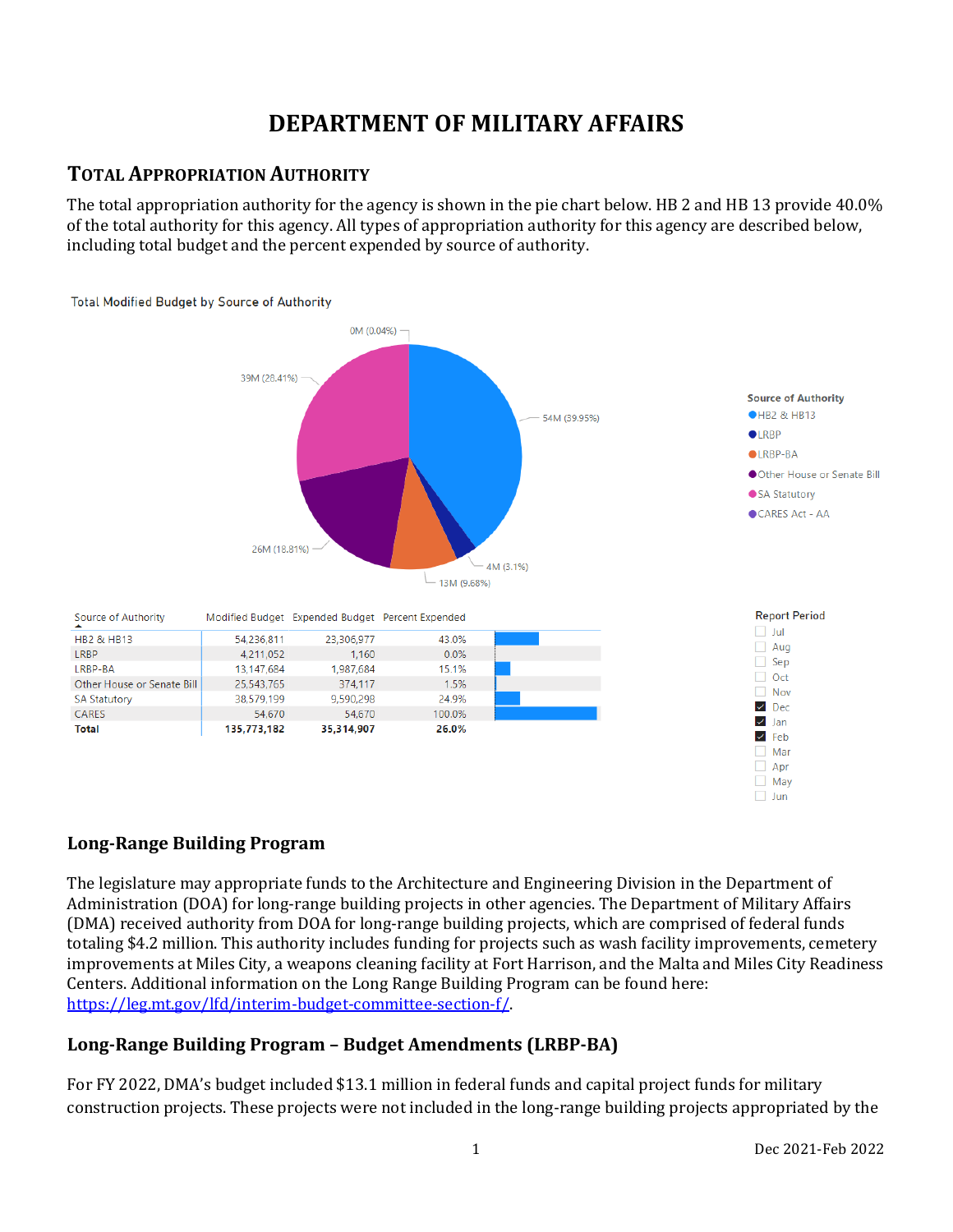legislature. The funds were amended into previous biennia budgets and continued into the current year and include:

- Fort Harrison Projects:
	- $\circ$  \$3.0 million for a maintenance bay addition to the combined support maintenance shop
	- o \$1.8 million for construction of an enlisted barracks facility
	- o \$1.3 million for a maintenance vehicle/sand storage building
	- o \$170,000 for a hazardous waste accumulation area
	- $\circ$  \$131,000 for dining facilities
- \$571,000 for unheated storage facilities
- \$6.0 million for the Miles City Aviation Readiness Center
- \$147,000 for the Missoula veteran's cemetery

To date, the agency has expended \$2.0 million of these funds primarily for the enlisted barracks facility project at Fort Harrison.

# **Other Bills**

## *HB 5 – Agency Capital Development Projects*

Several previous legislatures have appropriated funds directly to DMA in HB 5, or other long-range building bills, for construction projects on various military bases and armories across Montana. As the construction projects take several years, the unspent authority awarded in one biennium is continued into future biennia until the projects are completed. In FY 2022, \$25.5 million is included in the Department of Military Affairs' budget for agency capital development projects, with the majority approved by the 2021 Legislature and the balance from continuing authority from prior sessions. The projects approved by the 2021 Legislature include:

- \$6.0 million for design and construction of barracks and supporting infrastructure at Fort Harrison
- \$3.0 million for capital improvements to statewide facilities
- \$2.2 million for construction of barracks for National Guard soldiers at the Limestone Hills training area near Townsend
- \$2.2 million for the renovation of existing space in the Regional Training Institute building and construction of new classroom space
- \$0.8 million for the renovation of paved/surfaced secure compound space for military vehicles and equipment to load and unload trains at Fort Harrison
- \$0.8 million for the installation of an eight-foot-tall chain-link fence, security gates, and gravel base to create multiple secured compound sections at Fort Harrison
- \$0.5 million for a remodel of the Post Engineers Maintenance Building to accommodate 24 personnel and create a conference room at Fort Harrison
- \$0.4 million to construct military equipment parking with rigid concrete pavement at the Helena field maintenance shop
- \$0.2 million for replacement of the roof on building 530 at Fort Harrison
- \$0.1 million to construct a fence around the perimeter of the Billings field maintenance shop
- \$0.1 million for permanent vault style latrines at the training area at Fort Harrison
- \$0.1 million to remove existing waste oil burners from the aircraft storage hanger and install aboveground storage tanks for jet fuel and used oil at the Army Aviation Support Facility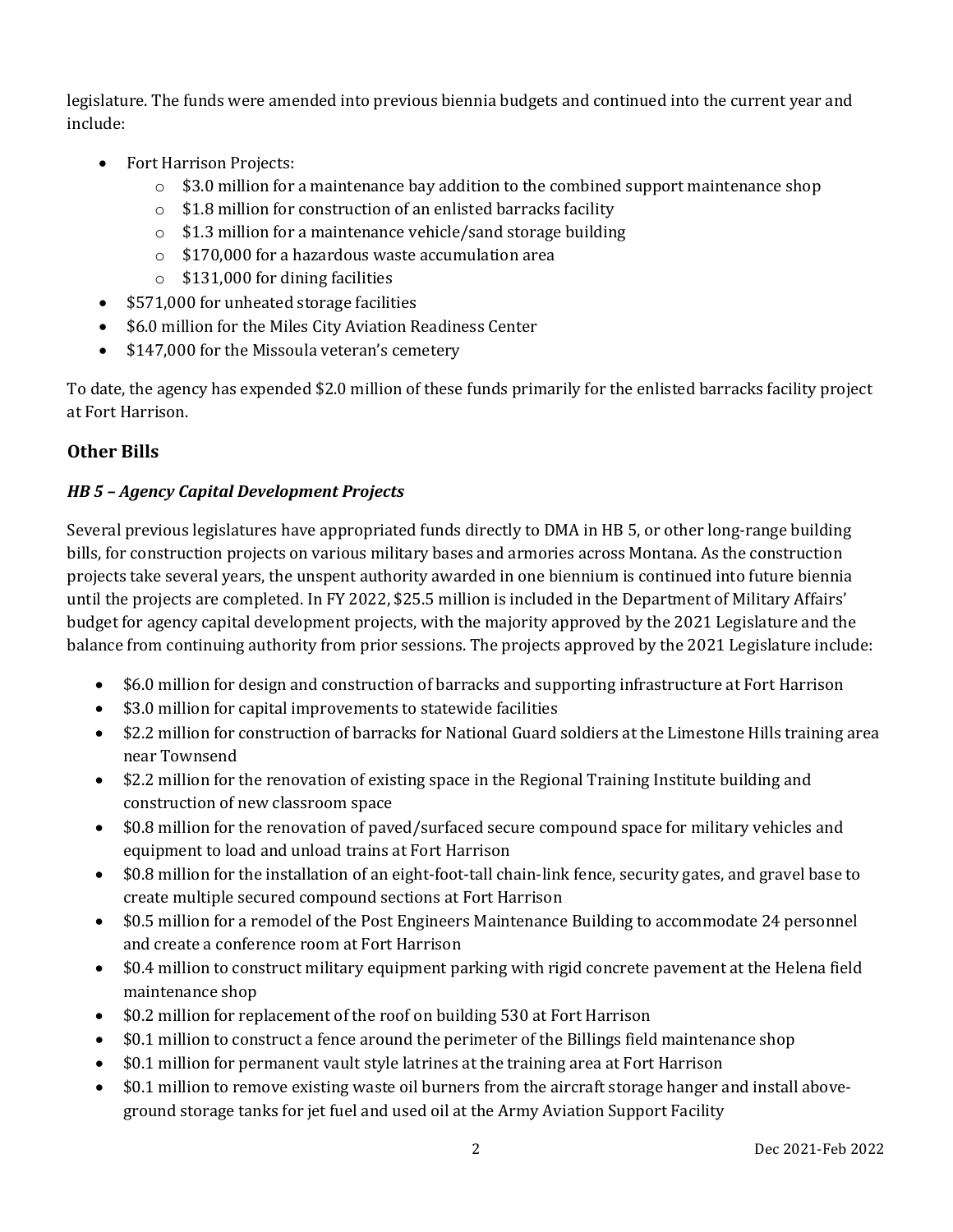- \$0.1 million for construction of a concrete loading ramp at the Limestone Hills training area
- \$0.1 million to replace rigid concrete paving and install stormwater drainage structures, fencing, and curbing at the Missoula field maintenance shop

As of the end of February, DMA expended \$374,000 of its long-range building funds from previous biennia.

#### *HB 701 – Revising Laws Related to the Regulation and Taxation of Marijuana*

The 2021 Legislature appropriated \$200,000 annually in the 2023 biennium from the marijuana state special revenue account to the Department of Military Affairs to provide services and assistance to Montana veterans and surviving spouses and dependents. As of the end of February, the Department of Military Affairs had not expended any of the funding.

#### *COVID-19 Authority*

The following chart is provided to allow the legislature to examine the funding that is available to the agency for COVID-19 impacts.



COVID Established Budget, COVID Continuing Budget, and COVID Expenditures by Fiscal Year

The Department of Military Affairs received Coronavirus Aid, Relief, and Economic Security (CARES) Act I appropriations of \$3.4 million. DMA expended all of these funds. These funds were for the Disaster and Emergency Services (DES) Program, which is responsible for coordinating emergency management in Montana. The DES was responsible for implementing an emergency response to the COVID-19 outbreak, which included organizing increased personal protective equipment, ventilators, and treatment drugs for hospitals, nursing homes, prisons, as well as other facilities in need of supplies. Additionally, DMA hired staff as contact tracers to assist local and public health departments, and for deployments to airports and hospitals.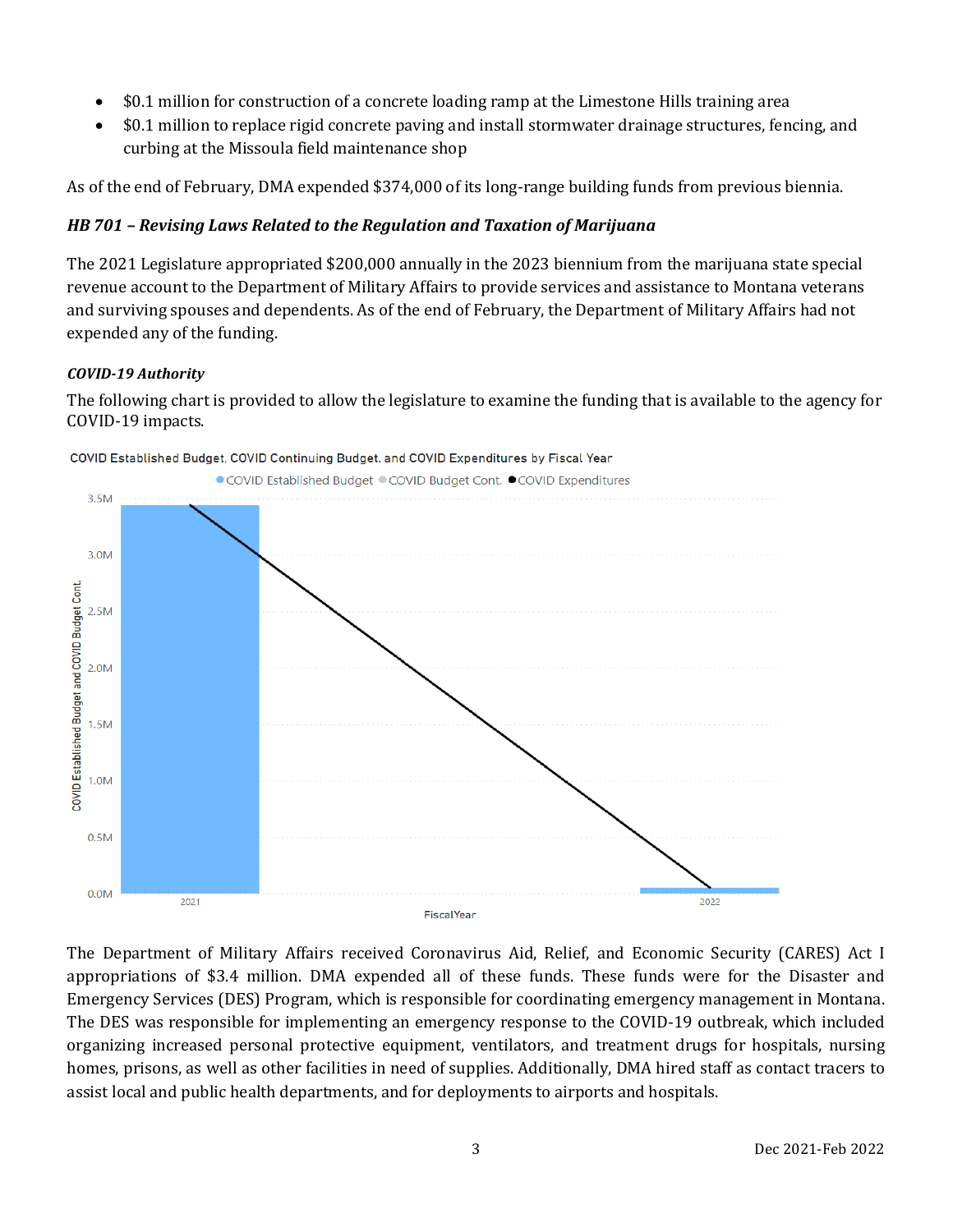### **Statutory Appropriations**

### *Governor's Emergency Fund (10-3-312, MCA)*

Statute provides the Governor with \$16.5 million general fund over the biennium to address unanticipated costs associated with disasters and emergencies. Natural disasters include costs associated with flooding, windstorms, winter storms, and tornados. In FY 2022, the Department of Military Affairs budget includes \$1.0 million in general fund from disasters declared in previous biennia. Through the end of February, DMA has not expended any of the funding. Lower expenditures are due to these funds typically being for multi-year mitigation or reimbursement projects.

#### *Wildfire Funding (76-13-150, MCA)*

Statute provides for a state special revenue fire suppression account. Governor Gianforte declared a statewide wildland fire emergency in Montana in July 2021 and activated the Montana National Guard. DMA has anticipated spending \$5.6 million in statutory appropriations of state special revenue from the fire suppression fund for the costs of summer firefighting. As of the end of February, DMA has expended \$3.8 million of the funding.

#### *Federal Emergency Management Agency (FEMA) Funding (10-3-311, MCA)*

The Department of Military Affairs is granted statutory authority to spend federal funds received for federally declared disasters including pandemic relief. Of the \$30.2 million in federal funds for disasters, \$23.6 million is for the COVID-19 pandemic efforts. As of the end of February, DMA has expended \$4.4 million on pandemic associated costs and \$27,000 for costs associated with floods and severe wind events.

#### *Veterans' Cemetery (10-2-601, MCA)*

The Veterans' Affairs Division has a statutory appropriation for the operation of the Montana Veterans' Cemetery Program. The Veterans' Cemetery Program operates:

- Montana State Veterans Cemetery Fort Harrison
- Eastern Montana State Veterans Cemetery Miles City
- Western Montana State Veterans Cemetery Missoula

Funding for the program is provided through a portion of motor vehicle registration fees, cemetery plot allowances, and donations. As of February 28, 2022, DMA has expended \$370,000 of the \$746,000 in state special revenue funds appropriated for the cemeteries.

#### *Montana Military Family Relief Fund (MMFRF; 10-1-1303, MCA)*

The Montana military family relief fund receives statutory appropriations to provide monetary grants to families of Montana National Guard and Reserve Component members who on or after April 28, 2007 are on active duty for federal service in a contingency operation. MMFRF grants are intended to help Montana families defray the costs of food, housing, utilities, medical services, and other expenses that become difficult to afford when the wage-earner has temporarily left civilian employment to be placed on active military duty. As of the end of February, DMA has expended \$111,000 of its \$140,000 state special revenue appropriation.

#### *Montana National Guard Land Purchase (10-1-108, MCA)*

Montana statute establishes a Montana National Guard land purchase state special revenue fund in which all money from the sale of an armory must be deposited. There are two purposes of the fund outlined in statute: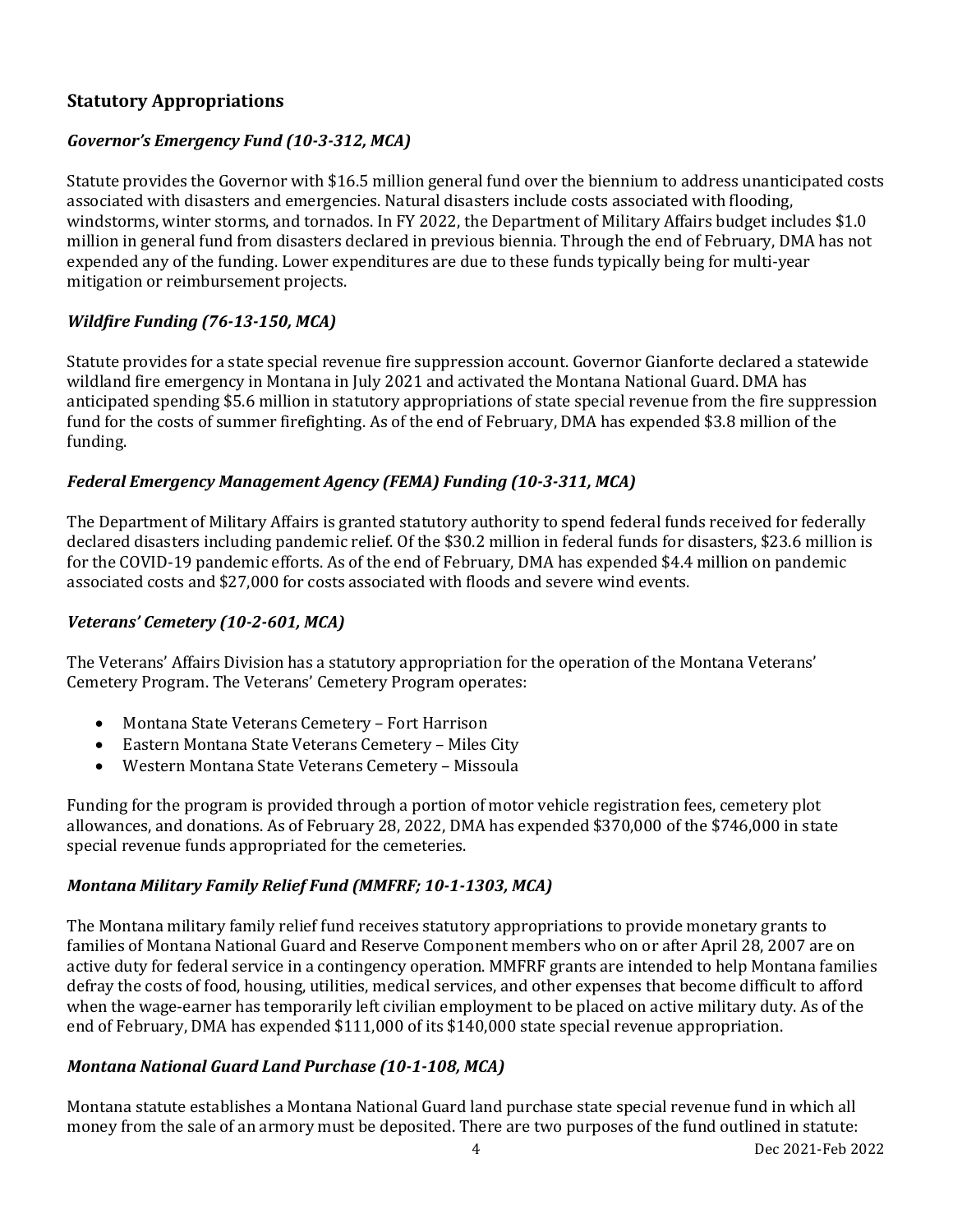- Any interest and income accruing on the account must be deposited in the general fund<br>• Money in the account may be used only for preparations to purchase or the purchase of
- Money in the account may be used only for preparations to purchase or the purchase of land necessary for the Montana National Guard's mission and is expendable solely upon the authorization of the governor

In FY 2022, DMA expended \$878,000 of these funds for the future site of the Readiness Center in Billings.

# **HB 2 BUDGET MODIFICATIONS**

The following chart shows the HB 2 budget as passed by the legislature, including the pay plan, and the HB 2 modified budget between December 1, 2021 and February 28, 2022. Net modifications to the budget include operating plan changes from one expenditure account to another, program transfers, reorganizations, and agency transfers of authority. The positive modifications and negative modifications are shown by program, expenditure account, and fund type.

#### Legislative Budget Compared to Modified Budget - HB 2 Only

| Agency Name                     | December Modified March Modified<br>Budget | Budget     | <b>Net Modifications</b> |  |
|---------------------------------|--------------------------------------------|------------|--------------------------|--|
| $\Box$ Dept of Military Affairs | 54,236,811                                 | 54,236,811 | 0                        |  |
| AIR NATIONAL GUARD PGM          | 5,925,890                                  | 5,986,778  | 60,888                   |  |
| ARMY NATIONAL GUARD PGM         | 19,758,021                                 | 19,593,021 | $-165,000$               |  |
| <b>CHALLENGE PROGRAM</b>        | 4,842,418                                  | 5,007,418  | 165,000                  |  |
| <b>DIRECTORS OFFICE</b>         | 1,352,585                                  | 1,352,585  |                          |  |
| DISASTER & EMERGENCY SERVICES   | 19,095,921                                 | 19,095,921 |                          |  |
| SCHOLARSHIP PROGRAM             | 207,362                                    | 207,362    |                          |  |
| <b>STARBASE</b>                 | 714,916                                    | 654,027    | $-60,888$                |  |
| <b>VETERANS AFFAIRS PROGRAM</b> | 2,339,700                                  | 2,339,700  | 0                        |  |
| Total                           | 54,236,811                                 | 54.236.811 | 0                        |  |

| Acct & Lvl 1 DESC                            | December Modified March Modified<br><b>Budget</b> | <b>Budget</b> | <b>Net Modifications</b> |  |
|----------------------------------------------|---------------------------------------------------|---------------|--------------------------|--|
| □ 61000 Personal Services                    | 17,474,421                                        | 17,489,421    | 15,000                   |  |
| □ 62000 Operating Expenses                   | 20,632,728                                        | 20,616,728    | $-16,000$                |  |
| <b>E</b> 63000 Equipment & Intangible Assets | 150,536                                           | 150.536       |                          |  |
| $\boxplus$ 66000 Grants                      | 14,357,466                                        | 14.357.466    |                          |  |
| □ 67000 Benefits & Claims                    |                                                   | 1.000         | 1.000                    |  |
| <b>E</b> 68000 Transfers-out                 | 1,621,660                                         | 1,621,660     |                          |  |

| Fund Type                      | December<br>Modified Budget | March Modified<br>Budget | Net Modifications |  |
|--------------------------------|-----------------------------|--------------------------|-------------------|--|
| $\boxplus$ 01 General          | 8.328.974                   | 8,328,974                |                   |  |
| □ 02 State/Other Spec Rev      | 1.105.445                   | 1.105.445                |                   |  |
| <b>E</b> 03 Fed/Other Spec Rev | 44,802,392                  | 44,802,392               |                   |  |

Modifications to the Department of Military Affairs HB 2 budget include the following:

5 Dec 2021-Feb 2022 • A transfer of \$165,000 from the Army National Guard Program to the ChalleNGe Program was made due to the ChalleNGe Program needing additional federal spending authority for a federal grant from the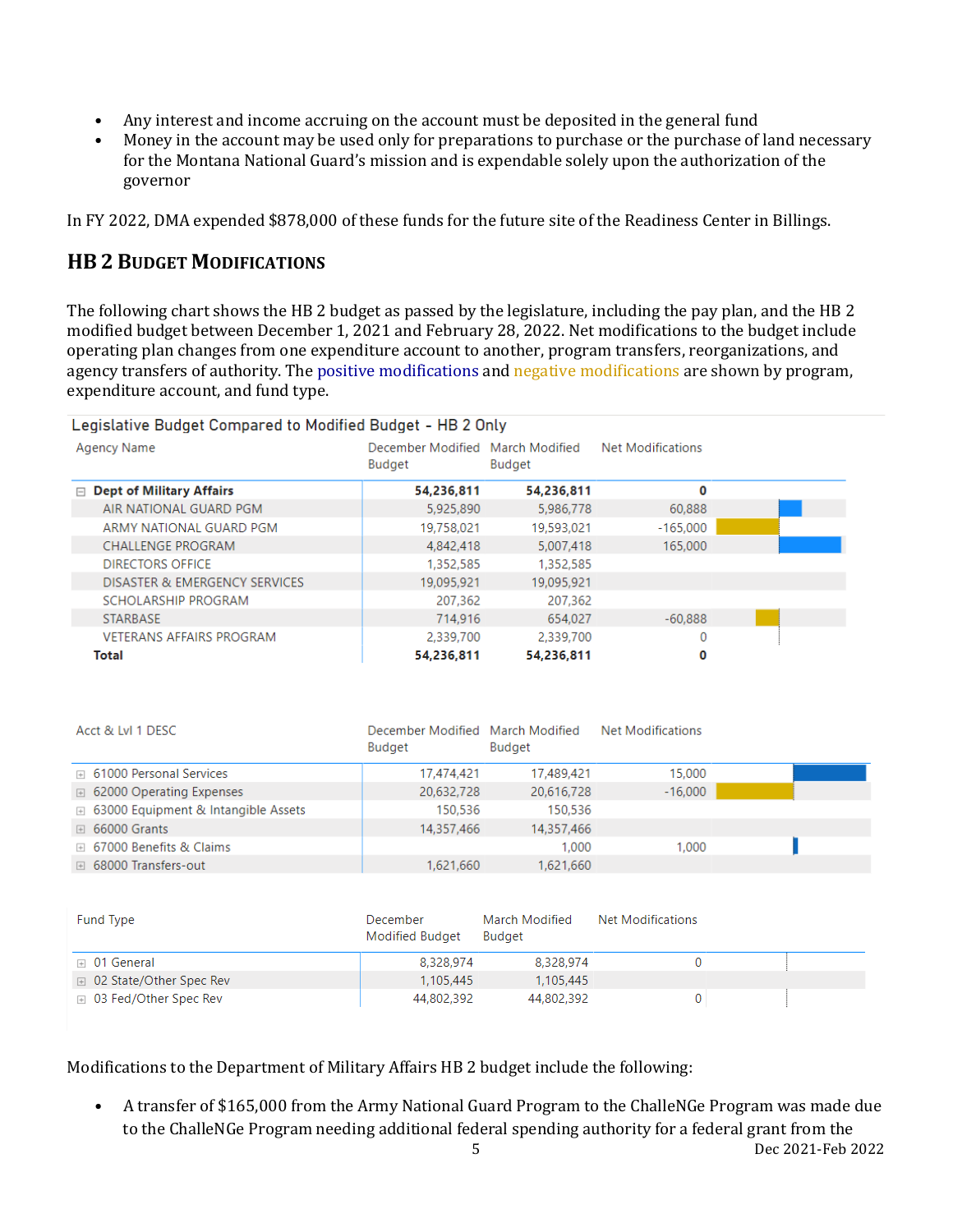Office of Public Instruction. The Army National Guard Program had excess spending authority, so DMA transferred the funds between the two programs

- A transfer of 1.00 FTE and the associated federal funding totaling \$60,888 from the Air National Guard Program to the STARBASE Program took place during the last quarter. This transfer was only supposed to be a transfer of FTE, not funding. The change this quarter reverses the funding by taking it out of the STARBASE Program and putting it back into the Army National Guard Program
- A transfer of \$15,000 from operating expenses to personal services to grant pay rate adjustments for the cemetery operation
- A transfer of \$1,000 from operating expenses to benefits and claims to fund an insurance deductible required by state policy

# **HB 2 APPROPRIATION AUTHORITY**

The following chart shows the appropriated budget for the agency compared to expenditures through February 28, 2022.



DMA's HB 2 modified budget for FY 2022 totals \$54.2 million, of which the agency has expended \$23.3 million or 43.0%. The majority of the agency's budget comes from federal special revenue funds.

Lower expenditures in the Disaster and Emergency Services Program are due to the program having funding for several multi-year projects.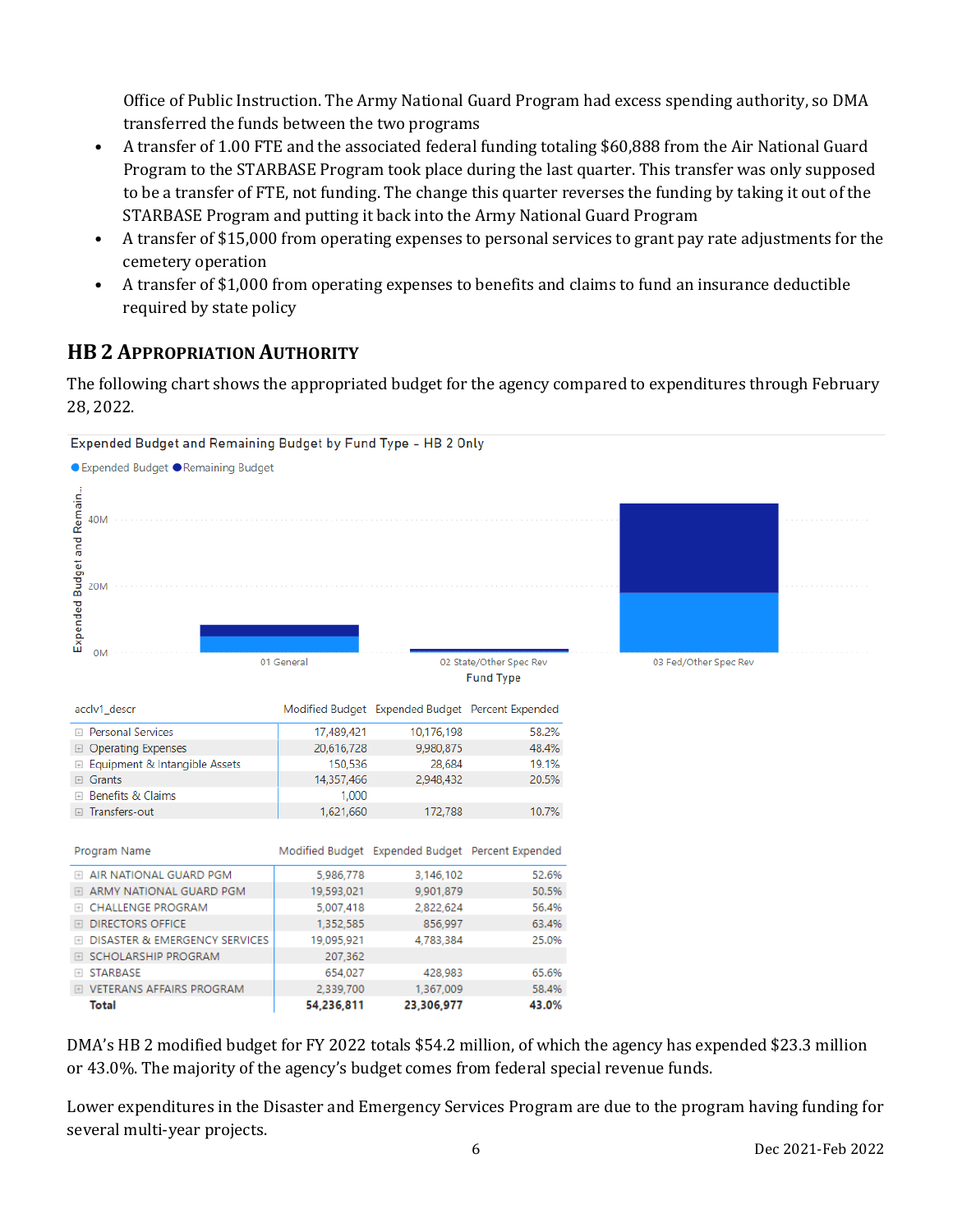# **Personal Services**

Personal services make up 32.2% of the total HB 2 budget for FY 2022 with \$10.2 million or 58.2% expended as of February 28, 2022.



The following chart shows the filled and vacant FTE within the agency as of February 1, 2022.

DMA had 7.9% of its HB 2 positions vacant as of February 1, 2022, which includes:

- 2.32 FTE in the Directors Office
- 7.30 FTE in the Army National Guard Program
- 5.00 FTE in the Air National Guard Program
- 1.25 FTE in the Youth ChalleNGe Program
- 1.59 FTE in the Veterans Affair's Program

To address retention problems the agency has provided pay increases since July 2021. Since then the number of vacant positions has decreased and the retention of staff has increased.

### **Next Steps for Personal Services Reporting**

In upcoming Quarterly Financial Reports, the LFD will begin the process of a more comprehensive look at personal services. The LFD will compare two executive "snapshots" -- July 2020 and July 2022. The analysis will identify adjustments adopted by the legislature in 2021 and modifications made by the agencies, within the confines of budget law.

The September Quarterly Financial Report will provide the complete comparison from July 2020 to July 2022. Ultimately, the analysis will result in a description of all the components that will be part of the executive's decision package one (DP 1) 2025 biennium budget request. This work will prepare legislators for budget deliberations in the 2023 session. For a review of how DP 1 works and snapshot components, please read this [short brochure](https://montana.maps.arcgis.com/apps/Cascade/index.html?appid=23095fcf15754f4fb38b63c58a884b97) from 2019.

### **Operating Expenses**

Operating expenses make up 38.0% of the HB 2 modified budget. The majority of this funding is in the Army National Guard Program for utility costs and maintenance and repair costs. Through the end of February, DMA